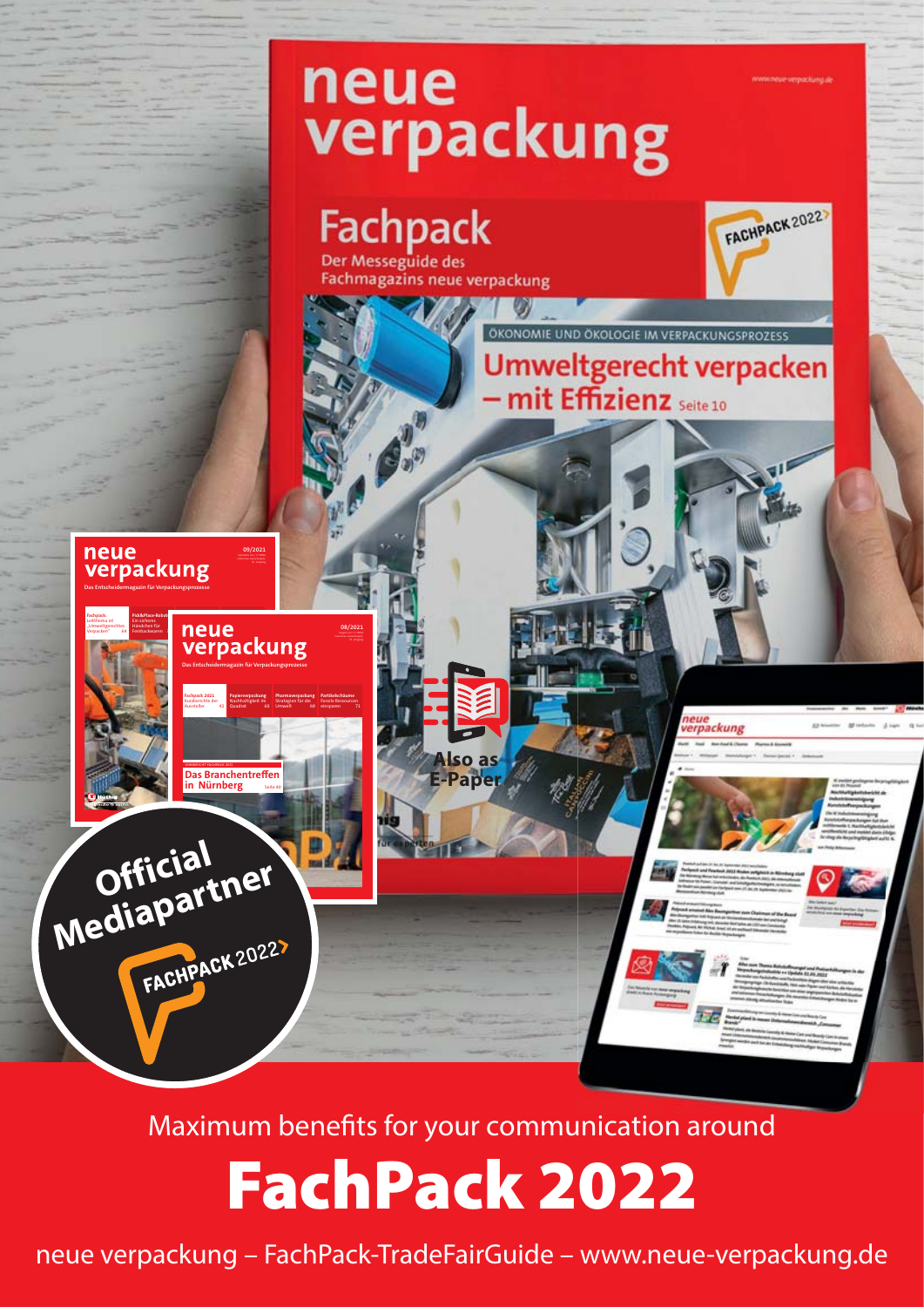# TARGETED DISTRIBUTION

## **Essential to our readers, maximum benefits for your communication**



### **Decisively up-to-date:**

neue verpackung offers compact information: cross-media-oriented, more reader-friendly, rich in content! Best possible reader guidance and target group-specific reporting guarantee a maximum of information for FachPack 2022.

### **Decisively different:**

neue verpackung is an official mediapartner of NuernbergMesse and publishes the established FachPack-TradeFairGuide since more than 15 years now close to this industry event. It provides up-to-date information on new products, industry trend reports and helpful service tips relating to FachPack and is a valuable companion for trade fair visitors.

### **Decisively diverse:**

Whether food, beverages, confectionary, pharmaceuticals, cosmetics, chemicals or non-food products: packaging is about sophisticated technology, innovative packing materials, appealing design, optimised logistics and market-oriented management. This is what neue verpackung reports on – and in September Pharma+Food, as well.

### **FachPack-TradeFairGuide – your benefits**

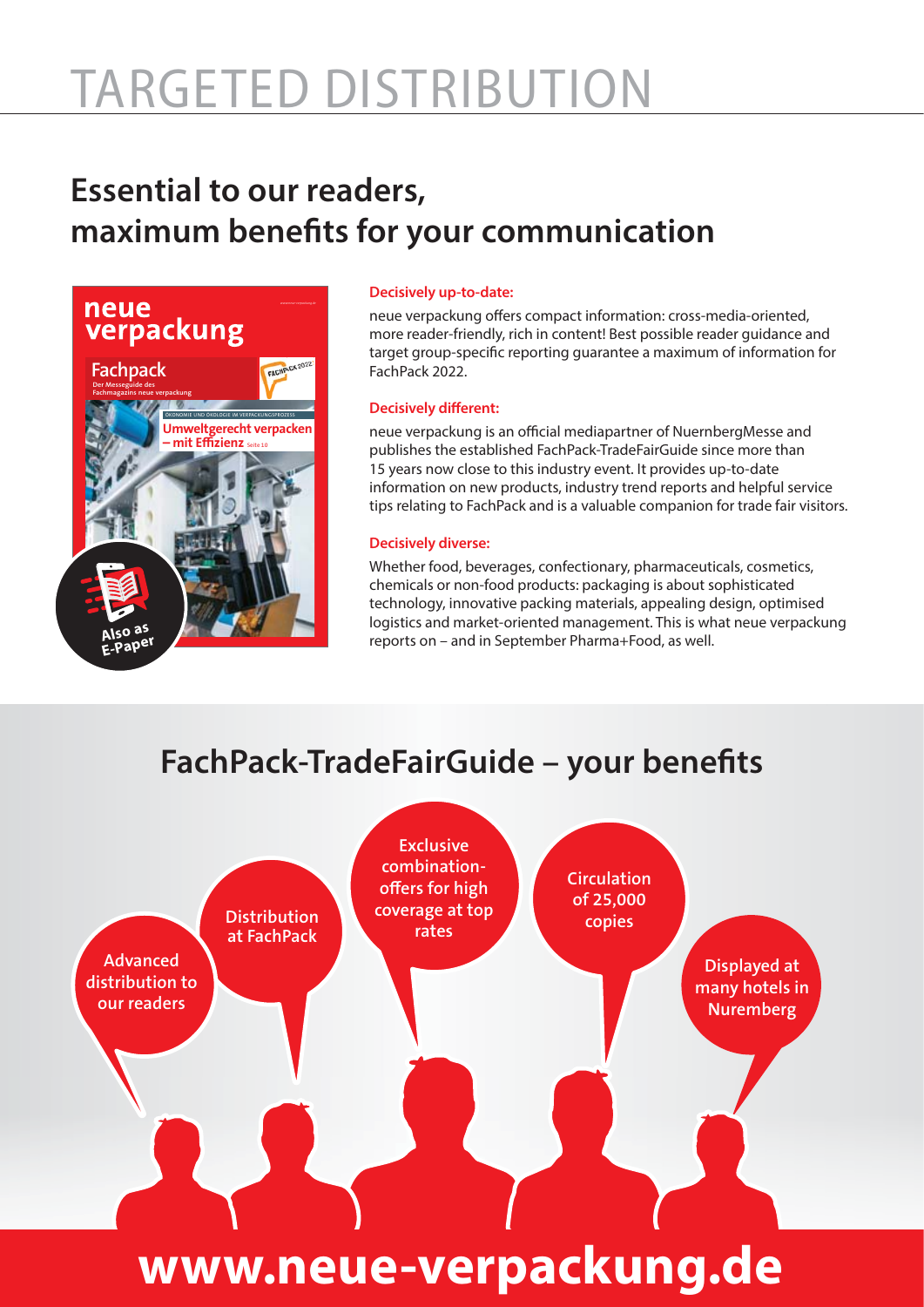## **Use your media budget in**  the most profitable way

Book your ad in at least one of our trade-fair-issues and get your ad in our FachPack-TradeFairGuide with high-impact circulation at an absolute special rate.

|                            |                                                                                  | <b>Publication</b>              | <b>Deadline</b>         |
|----------------------------|----------------------------------------------------------------------------------|---------------------------------|-------------------------|
| FachPack-TradeFairGuide    | <sup>1)</sup> only bookable in<br>combination with Fair-Issue(s)                 | September 20                    | August 24               |
| <b>Fair-Issues:</b>        |                                                                                  |                                 |                         |
| neue verpackung 8/2022     | FachPack-Preview                                                                 | August 23                       | July 26                 |
| neue verpackung 9/2022     | FachPack-Fair-Issue                                                              | September 20                    | August 24               |
| neue verpackung 11/2022    | FachPack-Review                                                                  | November 18                     | October 19              |
| Pharma + Food $6/2022$     | FachPack-Special                                                                 | September 20                    | August 25               |
| <b>Our top rates:</b>      |                                                                                  |                                 |                         |
| 1 of the Fair-Issues above | FachPack-TradeFairGuide<br>$+$                                                   | 5% combination discount<br>$=$  |                         |
| 2 of the Fair-Issues above | FachPack-TradeFairGuide<br>$+$                                                   | 10% combination discount<br>$=$ |                         |
| 3 of the Fair-Issues above | FachPack-TradeFairGuide<br>$+$                                                   | 15% combination discount<br>$=$ |                         |
|                            | combination- and series-discount are granted on the b/w-rate of the fair-issues. |                                 | <b>Genuine Savings!</b> |
|                            |                                                                                  |                                 |                         |

|             | neue<br>verpackung |                | 1)<br>neue<br>verpackung<br>Fachpack |
|-------------|--------------------|----------------|--------------------------------------|
|             | b/w rate           | 4 <sub>c</sub> | b/w or $4c^{1}$                      |
| $1/1$ page  | € 3,620.-          | €4,935.-       | € 1,570.-                            |
| $2/3$ page  | € 2,430.-          | € 3,745.-      | € 1,045.-                            |
| Junior page | € 2,060.-          | € 3,035.-      | $880 -$<br>€                         |
| $1/2$ page  | € 1,810.-          | € 2,785.-      | $815 -$<br>€                         |
| $1/3$ page  | € 1,270.-          | € 2,245.-      | $550 -$<br>€                         |
| $1/4$ page  | € 1,045.-          | € 1,835.-      | €<br>$440 -$                         |
| $1/8$ page  | € $505 -$          | € 1,295.-      | $240 -$<br>€                         |

**Our publishing team and our local representatives are at your disposal for your questions and an**  individual offer. Your call or e-mail is all it takes! You will find all contacts details on the back page.

## **www.neue-verpackung.de**